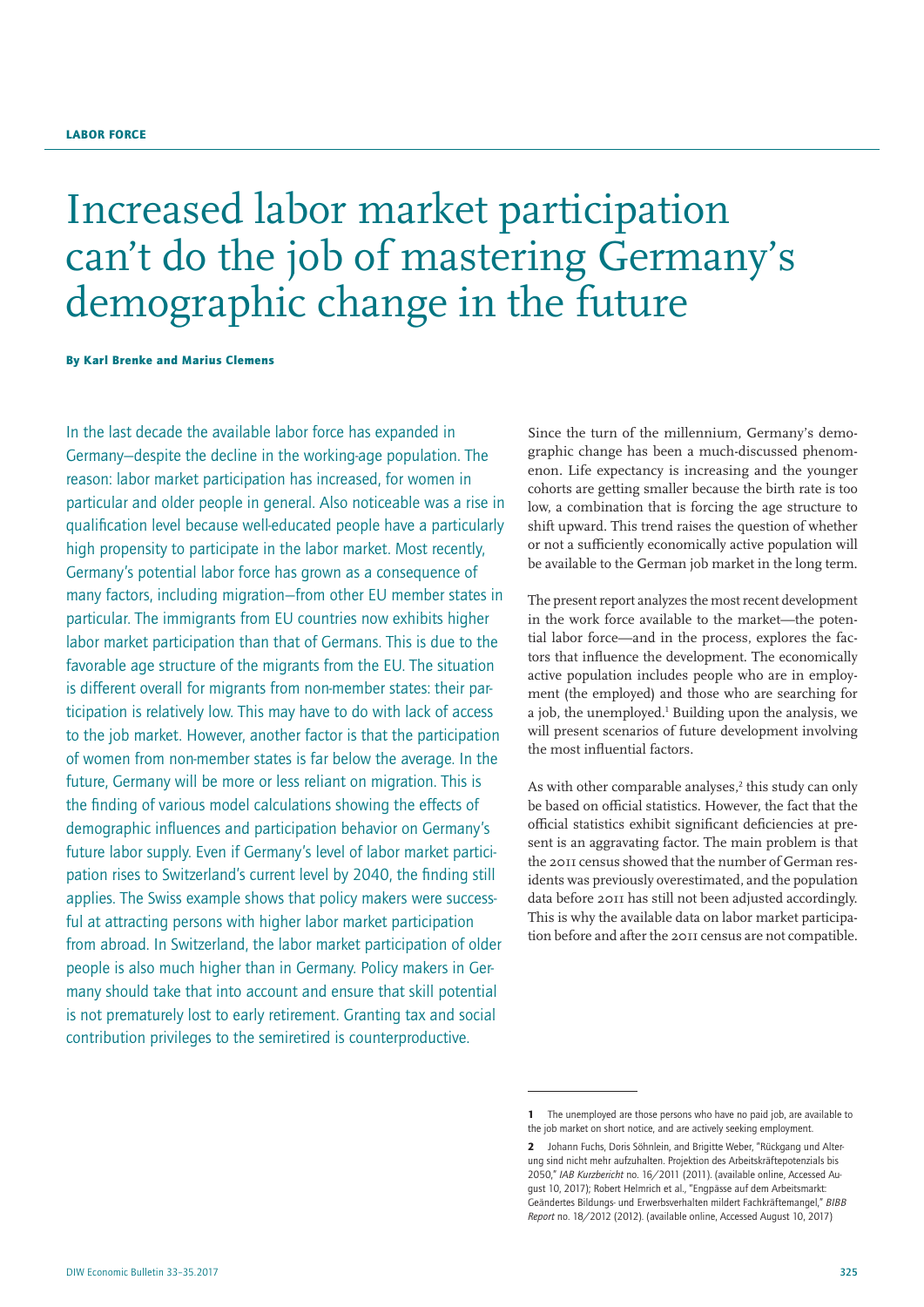#### Figure 1

#### Working age population and labor force

Absolute change compared to year 2000, in thousand persons



*Sources: Federal Statistical Office (population update and national accounts); authors' own calculations.*

Labor force grows despite declining working-age population.

#### Figure 2

## Participation rates by gender

Labor force as a percentage of the working age population (15 to 74)



© DIW Berlin 2017

© DIW Berlin 2017

Labor force participation of women is rising much faster than that of men.

# Labor force grows despite declining number of population

In Germany, the population between ages 15 and 64 (the long-standing legal retirement age<sup>3</sup>) is typically considered "able to work". The International Labor Organization (ILO) uses a wider range of working-age people: age 15 to 74. According to the official projection, the size of the population between 15 and 64 has steadily declined in the past decade. It fell by 1.9 million between 2000 and 2010 (see Figure 1). As a result of the census results the number was corrected downward, and it also decreased the following year. As of 2013, the size of the population between 15 and 64 increased—due to migration. The working-age population based on the ILO definition experienced a similar trend except for one deviation. It increased until 2004 but declined thereafter and in 2010 was below the level it had in 2000. Regardless of the range selected and despite any statistical uncertainty, the size of Germany's working-age population clearly decreased between 2000 and 2012. There was a subsequent rise, but it was by no means able to compensate for the previous loss.

The population decline in itself should have resulted in a shrinking potential labor force. But the opposite held true. The national accounts indicated steady growth in the number of employed persons that was only briefly interrupted in 2006 and 2010. At times population growth and labor force growth drifted apart, and the two trends have only developed in parallel recently—both are experiencing an upswing.

We can deduce that the size of the available labor force does not depend on population growth only. Participation behavior is another influencing factor. After all, an increasing proportion of the working-age population is participating in the labor market. The participation rate the number of economically active persons per 100 residents—has steadily increased. Among 15- to 74-year-olds, it rose from 66.9 percent in 2011 to 69.1 percent in 2016 (see Figure 2). For women in particular, the growth rate surged. Their participation rate is still lower than that of men, but despite starting at a lower level they have significantly reduced the gap.

# Labor market participation increasing in other countries

Increasing labor market participation is not solely a German phenomenon; it is in fact prevalent in most Euro-

<sup>3</sup> However, at the beginning of 2008 a pension reform went into effect that gradually raises the legal retirement age as of the 1947 birth cohort. Currently, the legal retirement age is 65.5 for the 1952 birth cohort.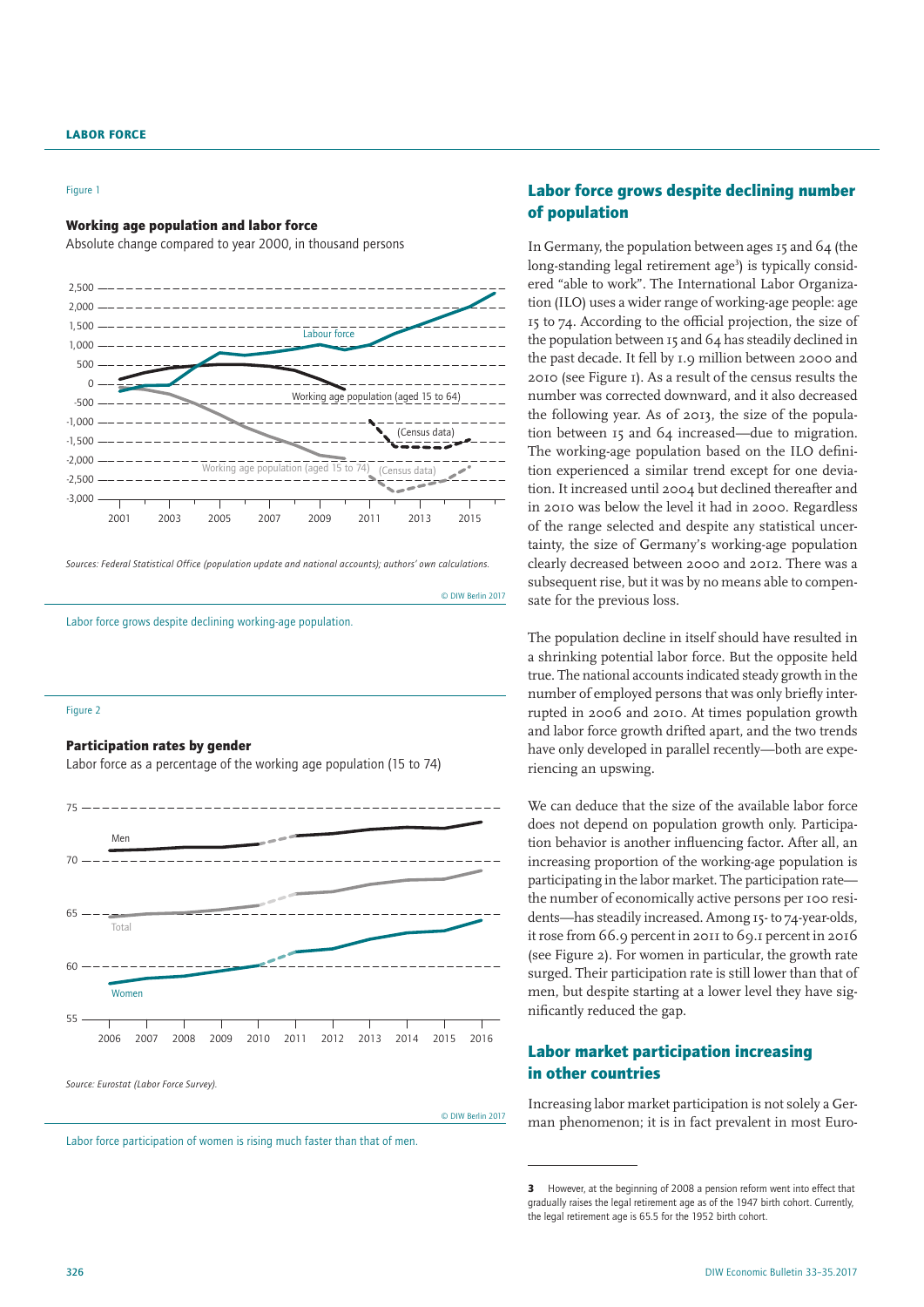#### Table 1

### Participation rates in Europe

Figure 3

## Labor force as a percentage of the working age population (15 to 74)

|                | Total |      |      | Men  | Women |      |  |
|----------------|-------|------|------|------|-------|------|--|
|                | 2006  | 2016 | 2006 | 2016 | 2006  | 2016 |  |
| Iceland        | 82.5  | 83.8 | 86.9 | 87.7 | 77.8  | 79.7 |  |
| Switzerland    | 73.9  | 75.6 | 81.0 | 80.6 | 66.9  | 70.6 |  |
| Sweden         | 70.9  | 72.1 | 73.8 | 74.4 | 67.9  | 69.7 |  |
| Estonia        | 66.1  | 70.7 | 71.1 | 75.8 | 61.5  | 66.1 |  |
| Norway         | 71.9  | 70.5 | 75.4 | 73.3 | 68.3  | 67.6 |  |
| Denmark        | 72.4  | 70.1 | 76.5 | 73.5 | 68.4  | 66.6 |  |
| Netherlands    | 70.2  | 70.0 | 76.9 | 74.9 | 63.5  | 65.1 |  |
| United Kingdom | 68.6  | 69.2 | 75.1 | 74.4 | 62.2  | 64.1 |  |
| Germany        | 64.7  | 69.1 | 71.0 | 73.7 | 58.4  | 64.4 |  |
| Latvia         | 64.2  | 68.2 | 70.8 | 72.2 | 58.4  | 64.6 |  |
| Austria        | 64.6  | 67.7 | 71.1 | 72.4 | 58.3  | 63.0 |  |
| Lithuania      | 60.0  | 67.6 | 64.6 | 70.9 | 56.0  | 64.6 |  |
| Cyprus         | 67.3  | 66.3 | 77.1 | 71.5 | 58.1  | 61.6 |  |
| Finland        | 67.2  | 65.6 | 69.8 | 68.1 | 64.6  | 63.1 |  |
| Portugal       | 67.3  | 65.5 | 73.5 | 69.9 | 61.4  | 61.6 |  |
| Spain          | 63.6  | 65.4 | 73.5 | 70.5 | 53.6  | 60.3 |  |
| Czech Republic | 63.7  | 65.3 | 72.2 | 73.1 | 55.5  | 57.6 |  |
| Ireland        | 67.0  | 64.6 | 76.7 | 71.5 | 57.2  | 57.8 |  |
| EU             | 62.5  | 64.4 | 69.9 | 70.2 | 55.2  | 58.7 |  |
| Slovakia       | 62.8  | 64.4 | 71.1 | 71.4 | 54.9  | 57.6 |  |
| Luxembourg     | 59.1  | 63.7 | 65.6 | 68.5 | 52.4  | 58.8 |  |
| Slovenia       | 63.8  | 62.8 | 68.8 | 66.2 | 58.7  | 59.3 |  |
| France         | 62.1  | 62.3 | 67.4 | 66.3 | 57.0  | 58.6 |  |
| Poland         | 57.7  | 61.3 | 65.0 | 69.0 | 50.8  | 54.0 |  |
| Hungary        | 55.0  | 61.1 | 62.5 | 68.6 | 48.2  | 54.1 |  |
| Greece         | 58.6  | 59.6 | 69.9 | 67.2 | 47.6  | 52.3 |  |
| Malta          | 52.2  | 59.6 | 71.7 | 71.6 | 32.7  | 47.2 |  |
| Belgium        | 58.9  | 59.4 | 65.7 | 64.1 | 52.1  | 54.7 |  |
| Romania        | 58.9  | 59.3 | 66.1 | 68.5 | 52.0  | 50.2 |  |
| Bulgaria       | 56.2  | 59.2 | 61.1 | 64.3 | 51.6  | 54.2 |  |
| Macedonia      | 56.7  | 58.3 | 68.9 | 71.1 | 44.4  | 45.3 |  |
| Croatia        | 53.9  | 57.4 | 60.2 | 62.6 | 48.0  | 52.3 |  |
| Italy          | 54.8  | 56.6 | 66.1 | 66.0 | 43.7  | 47.5 |  |
| Turkey         | 46.8  | 54.2 | 70.5 | 74.4 | 23.9  | 34.1 |  |

*Source: Eurostat (Labor Force Survey).*

© DIW Berlin 2017

pean countries. Again, starting at a low level, the labor force participation rate of women is rising much faster in Europe than that of men (see Table 1). But Germany is experiencing an above-average increase in participation: it is among the top countries in Europe. The figure is only higher in some northern European countries, Switzerland, and the Netherlands.

## Participation rates by age groups

Labor force as percentage of the working age population (15 to 74) in a specific age group



*Sources: Eurostat (Labor Force Survey); authors' own calculations.*

© DIW Berlin 2017

Especially older people increase their labor market activity.

# Women and older people are flocking to the job market

The extent of labor market participation varies considerably with regard to age. The participation rate is particularly high among people age 30 to 54. It is much lower for older people, teens, and young adults. For persons under 29, growth in participation has been slightly negative since 2011 (see Figure 3). In all likelihood, this reflects the fact that a growing portion of this age group is enrolling in institutions of higher education.<sup>4</sup> However, the participation rate of women in that age group has fallen to a lesser extent than that of men (Table 2). From the mid-20s through age 40 to 44, the participation rate among women plateaued, but that of men declined in the same period. Between ages 45 and 49, the labor market participation of men fell while that of women rose. And the participation rate of 55- to 64-yearolds has sharply risen. In the 65+ age group, the participation rate has surged—despite starting at a low level. The rise among women in that age group was considerably sharper than that of men.

<sup>4</sup> For example, the proportion of first-year students in an age cohort in 2014 (freshman rate) was just below 60 percent in 2014 – 21 percentage points higher than ten years before. See German Federal Statistical Office, "Hochschulen auf einen Blick," (PDF, German Federal Statistical Office, Wiesbaden, 2016). [\(available online,](https://www.destatis.de/DE/Publikationen/Thematisch/BildungForschungKultur/Hochschulen/BroschuereHochschulenBlick0110010167004.pdf%253F__blob%253DpublicationFile) Accessed August 10, 2017)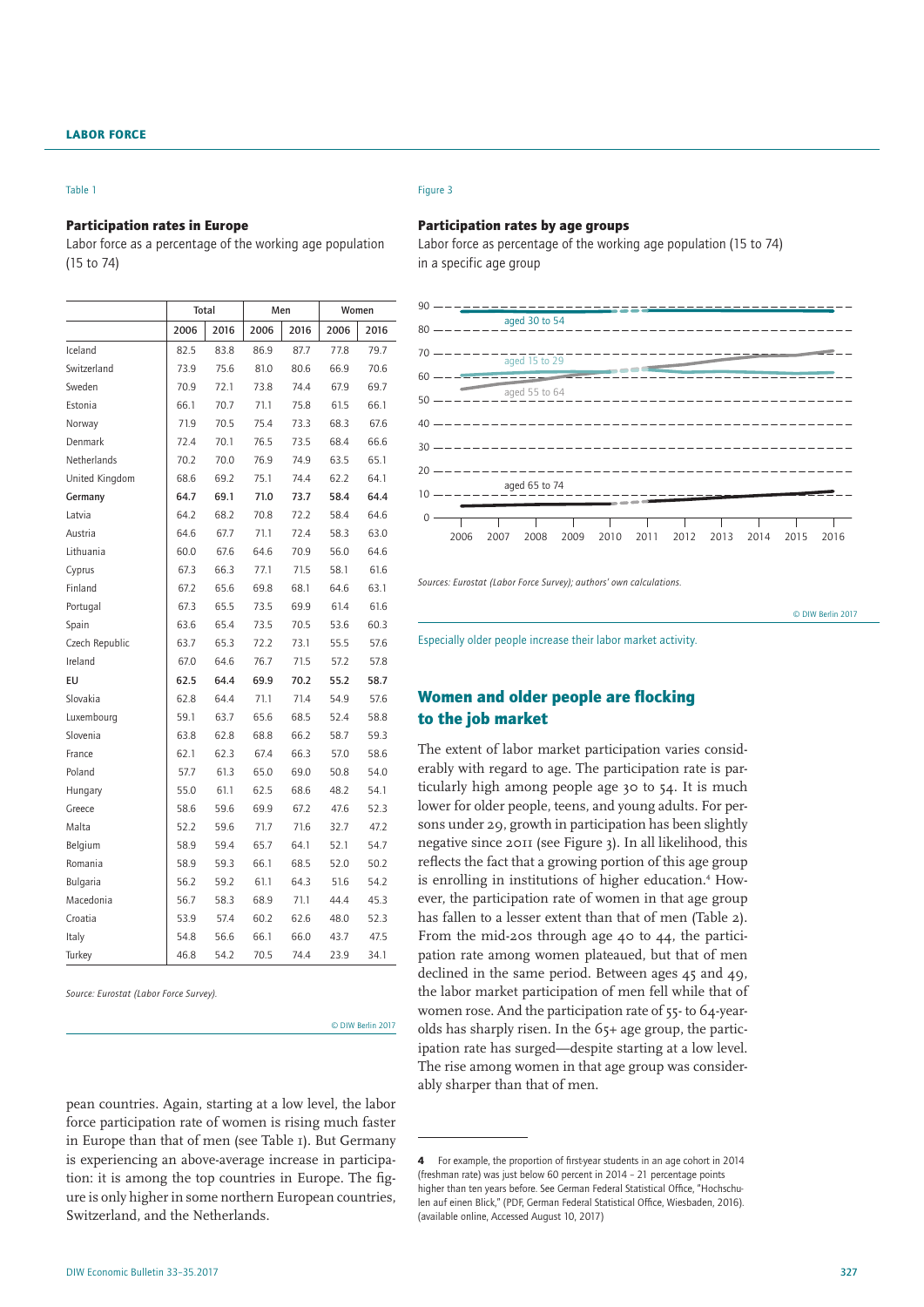# Table 2

# Participation rates by gender, nationality, and age groups

Labor force as a percentage of the working age population (15 to 74) in a specific age group

|                           | Total      |            | <b>Natives</b> |            |                   | Foreigners from EU    | Foreigners (except EU) |                |  |
|---------------------------|------------|------------|----------------|------------|-------------------|-----------------------|------------------------|----------------|--|
|                           | 2011       | 2016       | 2011           | 2016       | 2011              | 2016                  | 2011                   | 2016           |  |
|                           |            |            |                |            | Total             |                       |                        |                |  |
| $15 - 19$                 | 30.4       | 29.0       | 30.9           | 29.5       | 27.7              | 31.1                  | 24.0                   | 20.9           |  |
| $20 - 24$                 | 70.9       | 68.1       | 71.5           | 70.2       | 69.0              | 71.7                  | 61.7                   | 47.1           |  |
| $25 - 29$                 | 83.2       | 82.5       | 85.0           | 85.5       | 81.1              | 84.0                  | 62.7                   | 56.9           |  |
| $30 - 34$                 | 87.0       | 86.2       | 89.1           | 89.4       | 84.8              | 84.5                  | 68.3                   | 61.5           |  |
| $35 - 39$                 | 88.0       | 87.4       | 89.9           | 90.3       | 85.7              | 85.5                  | 72.6                   | 65.8           |  |
| $40 - 44$                 | 90.3       | 89.3       | 91.3           | 91.6       | 87.2              | 88.5                  | 76.0                   | 71.3           |  |
| $45 - 49$                 | 89.6       | 90.3       | 90.5           | 91.7       | 87.9              | 88.6                  | 74.5                   | 71.4           |  |
| 50-54                     | 86.6       | 87.8       | 87.3           | 89.0       | 83.2              | 85.7                  | 69.9                   | 66.6           |  |
| 55-59                     | 79.0       | 82.3       | 79.8           | 83.3       | 77.5              | 80.4                  | 56.3                   | 58.0           |  |
| 60-64                     | 47.4       | 58.6       | 48.2           | 59.1       | 45.0              | 61.6                  | 31.1                   | 42.0           |  |
| 65-69                     | 10.2       | 15.6       | 10.2           | 15.7       | 12.6              | 17.8                  | 5.7                    | 9.9            |  |
| $70 - 74$                 | 4.6        | 6.6        | 4.6            | 6.6        | 6.4               | 10.0                  | 3.4                    | 3.9            |  |
| 75 and older              | 1.4        | 1.9        | 1.4            | 1.9        | $\sim$            | $\sim$                | $\sim$                 | $\sim$         |  |
| $15 - 64$                 | 77.3       | 77.9       | 78.2           | 79.4       | 76.6              | 80.1                  | 62.8                   | 58.5           |  |
| $15 - 74$                 | 75.6       | 76.5       | 76.3           | 77.7       | 75.7              | 78.7                  | 63.7                   | 59.2           |  |
| $20 - 69$                 | 66.9       | 69.1       | 67.2           | 69.8       | 71.1              | 74.5                  | 58.9                   | 55.1           |  |
| Labor force in 1,000*     | 41,088     | 42,881     | 37,607         | 38,052     | 1,601             | 2,523                 | 1,881                  | 2,307          |  |
|                           |            |            |                |            | Men               |                       |                        |                |  |
| $15-19$                   | 32.7       | 31.1       | 33.3           | 32.0       | 29.3              | 31.8                  | 25.3                   | 20.7           |  |
| $20 - 24$                 | 73.6       | 69.6       | 73.7           | 71.5       | 74.6              | 78.5                  | 71.0                   | 49.6           |  |
| $25 - 29$                 | 87.2       | 85.6       | 87.5           | 87.6       | 91.2              | 92.9                  | 80.0                   | 66.0           |  |
| $30 - 34$                 | 94.4       | 92.7       | 94.8           | 94.6       | 95.8              | 95.1                  | 90.3                   | 75.5           |  |
| 35-39                     | 95.5       | 94.0       | 95.9           | 95.4       | 96.1              | 96.2                  | 91.9                   | 81.0           |  |
| $40 - 44$                 | 95.5       | 93.7       | 95.9           | 94.9       | 95.1              | 94.2                  | 90.1                   | 83.5           |  |
| $45 - 49$                 | 94.3       | 93.8       | 94.6           | 94.5       | 95.6              | 93.7                  | 88.2                   | 82.9           |  |
| $50 - 54$                 | 91.5       | 91.9       | 91.8           | 92.6       | 91.8              | 91.8                  | 83.7                   | 78.8           |  |
| 55-59                     | 85.6       | 87.4       | 85.9           | 88.0       | 86.7              | 87.6                  | 73.2                   | 71.0           |  |
| 60-64                     | 56.2       | 64.6       | 57.1           | 64.7       | 50.6              | 69.1                  | 39.6                   | 52.7           |  |
| 65-69<br>$70 - 74$        | 13.0       | 19.5       | 13.2           | 19.6       | 12.8              | 21.1                  | 7.2<br>4.3             | 14.4           |  |
|                           | 6.5<br>2.3 | 9.3<br>3.1 | 6.5<br>2.2     | 9.4<br>3.1 | 7.0               | 12.1                  |                        | 4.4            |  |
| 75 and older<br>$15 - 64$ | 82.7       | 82.2       | 82.9           | 83.0       | $\lambda$<br>84.3 | $\mathcal{A}$<br>87.6 | $\sim$<br>77.3         | $\sim$<br>68.1 |  |
| $15 - 74$                 | 81.3       | 81.3       | 81.4           | 81.8       | 83.0              | 86.2                  | 78.7                   | 70.1           |  |
| $20 - 69$                 | 72.4       | 73.7       | 72.3           | 73.9       | 77.1              | 81.4                  | 72.0                   | 64.5           |  |
| Labor force in 1,000*     | 22,074     | 22,984     | 20,066         | 20,086     | 889               | 1,496                 | 1,119                  | 1,402          |  |
|                           |            |            |                |            | Women             |                       |                        |                |  |
| $15 - 19$                 | 28.0       | 26.6       | 28.5           | 26.9       | 25.8              | 30.3                  | 22.6                   | 21.3           |  |
| $20 - 24$                 | 68.2       | 66.5       | 69.3           | 68.9       | 63.3              | 64.1                  | 52.8                   | 43.7           |  |
| $25 - 29$                 | 79.2       | 79.1       | 82.5           | 83.3       | 71.5              | 73.8                  | 47.8                   | 45.1           |  |
| $30 - 34$                 | 79.5       | 79.4       | 83.4           | 84.0       | 74.7              | 72.2                  | 48.1                   | 47.3           |  |
| 35-39                     | 80.6       | 80.6       | 83.9           | 85.1       | 76.7              | 73.1                  | 55.2                   | 51.5           |  |
| $40 - 44$                 | 84.9       | 84.8       | 86.6           | 88.2       | 79.2              | 81.6                  | 61.6                   | 58.9           |  |
| $45 - 49$                 | 84.9       | 86.7       | 86.3           | 88.9       | 78.9              | 82.3                  | 60.1                   | 59.4           |  |
| 50-54                     | 81.8       | 83.7       | 83.0           | 85.4       | 74.6              | 78.1                  | 57.7                   | 53.5           |  |
| 55-59                     | 72.6       | 77.3       | 73.9           | 78.7       | 68.1              | 71.6                  | 44.1                   | 45.3           |  |
| 60-64                     | 38.9       | 52.9       | 39.6           | 53.7       | 38.1              | 52.5                  | 23.4                   | 33.7           |  |
| 65-69                     | 7.5        | 12.0       | 7.5            | 12.2       | 12.3              | 13.9                  | 3.9                    | 6.2            |  |
| 70-74                     | 3.1        | 4.3        | 3.1            | 4.3        | 5.2               | 7.6                   | 1.9                    | 2.7            |  |
| 75 and older              | 0.8        | 1.0        | $0.8\,$        | $1.0\,$    | $\sim$            | $\cdot$               | $\epsilon$             | $\cdot$        |  |
| $15 - 64$                 | 71.9       | 73.6       | 73.5           | 75.8       | 68.8              | 71.3                  | 49.2                   | 48.0           |  |
| $15 - 74$                 | 69.9       | 71.7       | 71.2           | 73.7       | 68.2              | 69.9                  | 49.7                   | 47.8           |  |
| $20 - 69$                 | 61.4       | 64.4       | 62.2           | 65.8       | 64.7              | 66.3                  | 46.5                   | 44.9           |  |
| Labor force in 1,000*     | 19,014     | 19,898     | 17,541         | 17,966     | 712               | 1,027                 | 761                    | 905            |  |

*\* 15–74 years*

*Source: Eurostat (Labour Force Survey); Calculations of DIW Berlin.*

© DIW Berlin 2017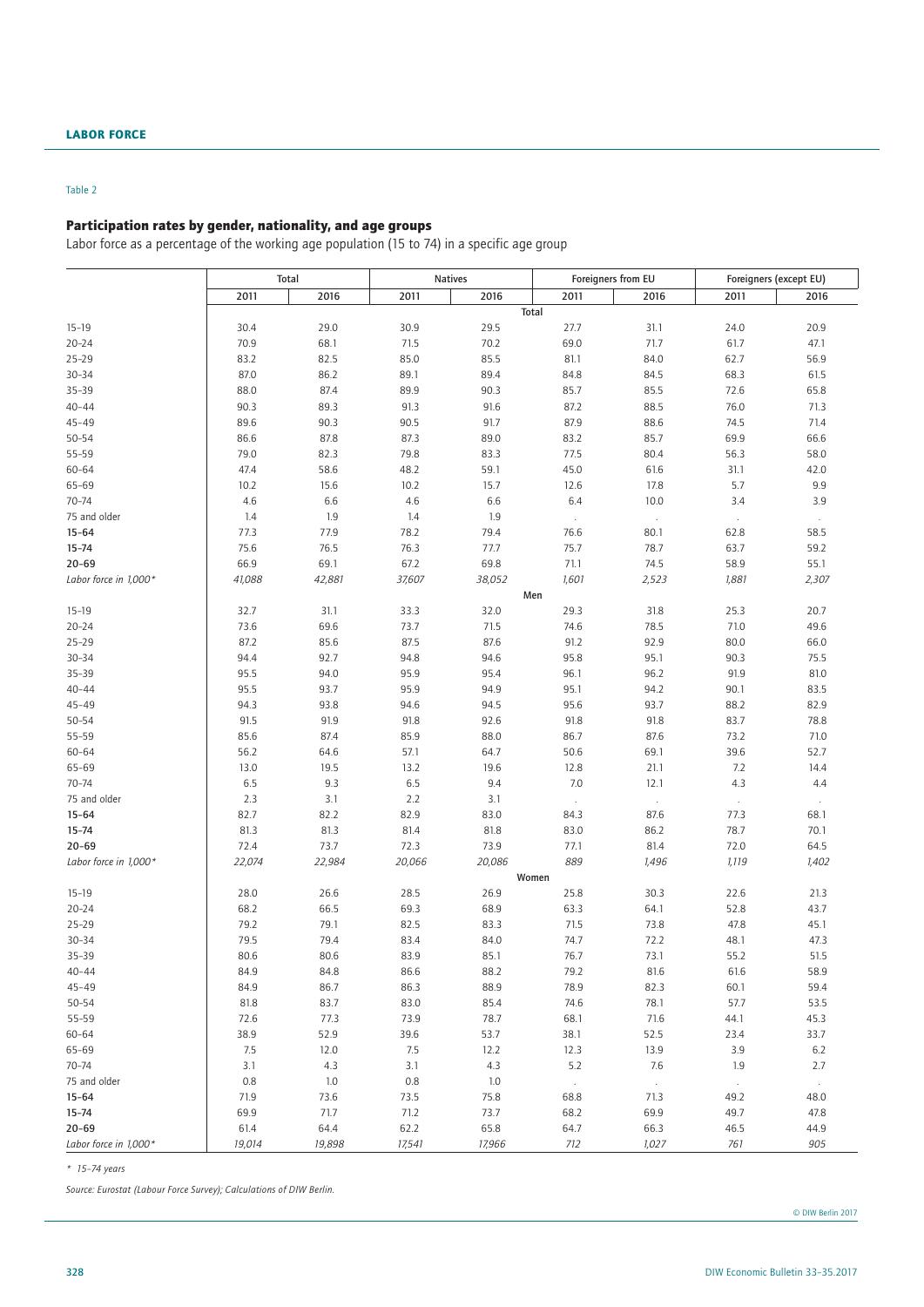Persons 75+ are the exception. Among them men's participation in the labor market increased more decisively. Indeed, the people in this age group are not considered part of the working-age population according to any statistical convention. However, the number of economically active persons among them rose from 100,000 in 2011 to 160,000 in 2016.

# EU citizens have higher labor market participation than Germans non-EU citizens lag far behind

There are also differences in the labor market participation between German citizens and foreigners. And the foreign population must be divided into EU citizens and those with a nationality of other countries.

Among the EU population in Germany, overall participation was at higher than it was among Germans in 2016. Five years ago, that was not the case. The recent surge in migration in the EU has attracted more labor to Germany, and the participation rate among young migrants from the EU was higher than it is in Germany. This is a long-term trend.<sup>5</sup> With respect to age-specific participation, the trend was similar to that of the Germans: among middle-aged persons the already high participation rate plateaued from 2011 to 2016, and among older ones it rose. However, it is apparent that among EU citizens the differences between genders with regard to participation are greater than among Germans—precisely this has diverged in recent years. All in all, the key factor was the age structure of the migrants from the EU, which was favorable for the job market. If they had had the same age structure as Germans, their participation rate would have been much lower—by almost seven percent.

Among non-EU citizens living in Germany, the participation rate was far below the average across all age groups. And it has dropped sharply—except among older people. This could be due to the recent influx of asylum seekers, who as a rule receive a work permit only after having been granted a residence permit. However, as apparent in the immense difference in the participation rates of men and women, this is not the only reason. Traditional gender roles that exclude women from the job market are likely to exist among non-EU citizens from nonindustrialized countries.

# Different effects of labor market participation and population growth on the potential labor force

The question arises as to what extent changes in participation behavior and the demographic change have contributed to potential labor force growth in recent years. The answer can be found in model calculations. Assuming that participation behavior in 2016 was the same as it was in 2011 and that the population structure with regard to age and gender did not change either—but the number of residents did—the effect of the change in number of population alone is highlighted. Holding only the participation rate constant highlights the effect that emerges due to changes in the composition of the working-age population. And adding the participation rate to the calculation yields information on the behavioral effect.

The key factor for potential labor force growth is increasing labor market participation. In the period from 2011 to 2016, it was just under one million persons (see Table 3), most of whom were women. By around 400,000 persons respectively, the pool grew due to population growth on the one hand and on the other, due to a change in the composition of the population that caused a shift toward the age cohorts with a relatively high participation.

However, the development looked very different depending on nationality. Among Germans, the number of working-age residents declined sharply, but this was compensated for primarily by increased labor market participation and a change in population composition. For women in particular it was significantly overcompensated. Among the EU citizens in Germany all of the variables had an influence on the growth of the potential labor force, but the most significant factor was population growth caused by migration. For persons from non-EU countries, the potential labor force also expanded primarily as a result of population growth. However, in this case the impact of the effect was dampened by reduced participation in the labor market.

# Well-qualified persons most frequently active in the job market

Participation behavior is closely related to professional education and training: the better the qualification, the higher the participation rate (see Figure 4). Qualifications may also be representative of other conditions. Usually people who are well educated have more interesting jobs and thus a higher intrinsic motivation to work. People with low qualifications often have physically taxing jobs and are frequently forced into early

<sup>5</sup> Karl Brenke and Nina Neubecker, "Struktur der Zuwanderungen verändert sich deutlich," *DIW Wochenbericht* no. 49 (2013): 3–21. [\(available online](http://www.diw.de/sixcms/detail.php/432785), Accessed August 10, 2017).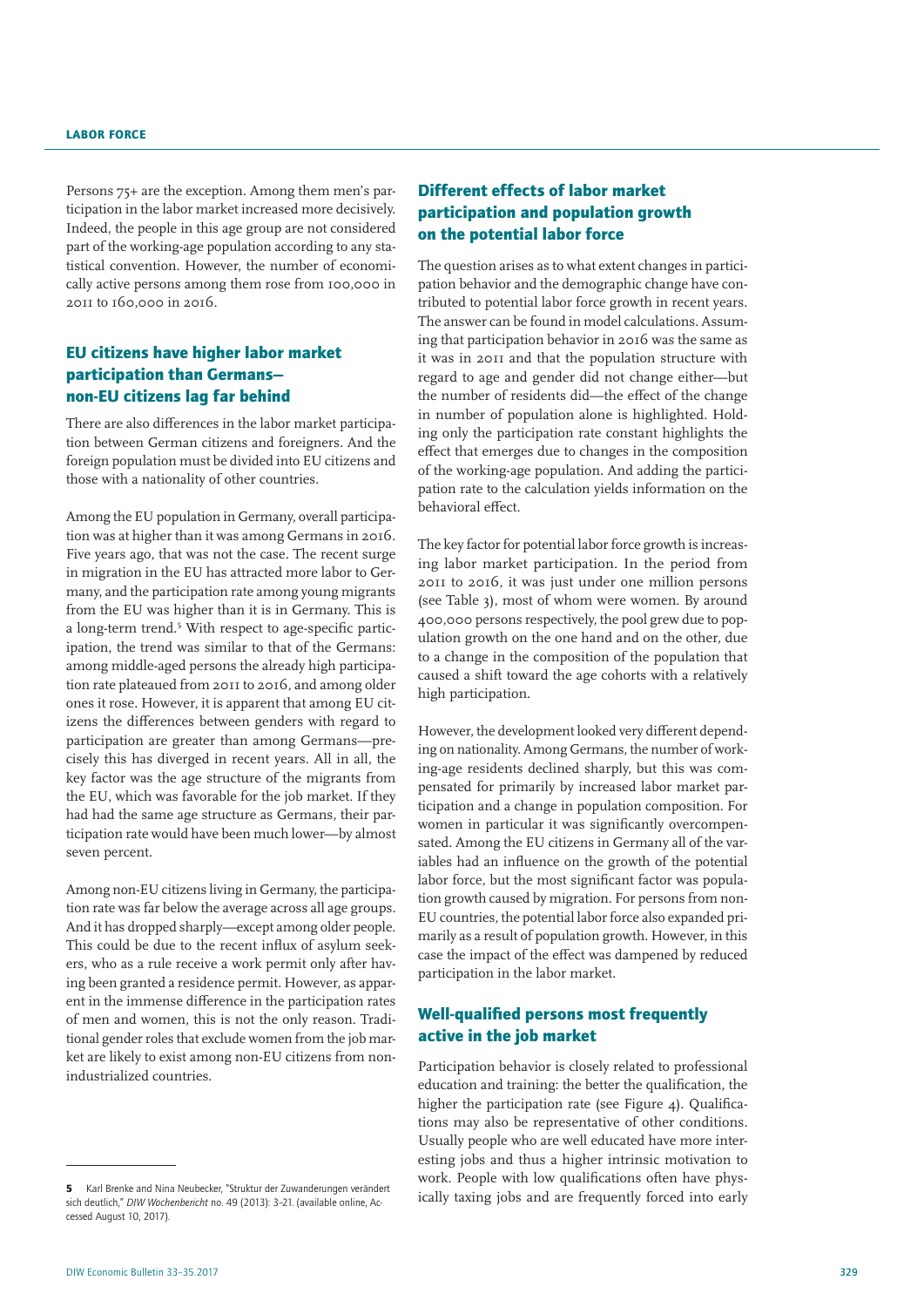#### Table 3

### Components of the labor force change between 2011 and 2016 by gender and age

Absolute change compared to 2011, in thousand persons

|                     |                                                                                                           | Demographic effect                                                                |                                                                             | <b>Total effect</b> |  |
|---------------------|-----------------------------------------------------------------------------------------------------------|-----------------------------------------------------------------------------------|-----------------------------------------------------------------------------|---------------------|--|
|                     | due to the change of the working<br>age population (15 to 74) with a<br>constant age and gender structure | due to the change in the age and<br>gender structure of the 15 to 74<br>years old | Behavioral effect =<br>change of the participation rate<br>compared to 2011 |                     |  |
| <b>Natives</b>      |                                                                                                           |                                                                                   |                                                                             |                     |  |
| Men                 | $-534$                                                                                                    | 216                                                                               | 339                                                                         | 20                  |  |
| Women               | $-467$                                                                                                    | 77                                                                                | 815                                                                         | 425                 |  |
| Total               | $-1,001$                                                                                                  | 293                                                                               | 1,154                                                                       | 445                 |  |
| Foreigners - EU     |                                                                                                           |                                                                                   |                                                                             |                     |  |
| Men                 | 446                                                                                                       | 123                                                                               | 38                                                                          | 607                 |  |
| Women               | 357                                                                                                       | $-75$                                                                             | 32                                                                          | 315                 |  |
| Total               | 804                                                                                                       | 48                                                                                | 70                                                                          | 922                 |  |
| Foreigners - Non-EU |                                                                                                           |                                                                                   |                                                                             |                     |  |
| Men                 | 350                                                                                                       | 123                                                                               | $-190$                                                                      | 282                 |  |
| Women               | 238                                                                                                       | $-57$                                                                             | $-37$                                                                       | 144                 |  |
| Total               | 587                                                                                                       | 65                                                                                | $-226$                                                                      | 426                 |  |
| All nationalities   |                                                                                                           |                                                                                   |                                                                             |                     |  |
| Men                 | 261                                                                                                       | 461                                                                               | 187                                                                         | 910                 |  |
| Women               | 128                                                                                                       | $-55$                                                                             | 810                                                                         | 883                 |  |
| Total               | 390                                                                                                       | 406                                                                               | 998                                                                         | 1,793               |  |

*Source: Eurostat (Labor Force Survey); authors' own calculations.*

© DIW Berlin 2017

#### Figure 4

## Participation rates by education

Labor force as a percentage of the population aged 20 to 69



structure compared to year 2011

© DIW Berlin 2017

*1 ISCED 0 to 2.*

*3 ISCED 5 and higher.*

*Source: Eurostat (Labor Force Survey); authors' own calculations.*

The better the education the higher labor market participation

retirement by physical wear and tear or stress due to monotonous tasks.

The overall level of qualification has continued to rise in recent years. The proportion of highly qualified people with an academic degree or master's certificate in the working-age population has increased<sup>6</sup>—to the detriment of people without professional education or training and those who have completed an apprenticeship or possess a vocational school degree (see Figure 5). Their proportion rose among women, and at the same time the proportion of women with low skills fell sharply. Among men, however, there is a disparity: both people with academic degrees and those with low skills have gained in importance, the latter due to migration.<sup>7</sup> The general rise in qualification level from 2011 to 2016 also had an impact on the participation rate. As the results of a fur-

*<sup>2</sup> Including High-school degree, ISCED 3 to 4.*

<sup>6</sup> Complete information is only available for persons between ages 20 and 69 in the source we used: the Eurostat "Labour Force Survey" database. ([avail](http://ec.europa.eu/eurostat/statistics-explained/index.php/EU_labour_force_survey_%25E2%2580%2593_data_and_publication)[able online](http://ec.europa.eu/eurostat/statistics-explained/index.php/EU_labour_force_survey_%25E2%2580%2593_data_and_publication), Accessed August 10, 2017)

<sup>7</sup> According to the results of the microcensus, the number of male non-EU citizens with personal migration experience (not including persons in training and children), who have not completed a professional education or training program, grew by a solid half a million between 2011 and 2016. See German Federal Statistical Office, "Bevölkerung mit Migrationshintergrund – Ergebnisse des Mikrozensus 2016," *Bevölkerung und Erwerbstätigkeit* series 1 vol. 2.2 (2016). [\(available online](https://www.destatis.de/DE/Publikationen/Thematisch/Bevoelkerung/MigrationIntegration/Migrationshintergrund.html), Accessed August 10, 2017)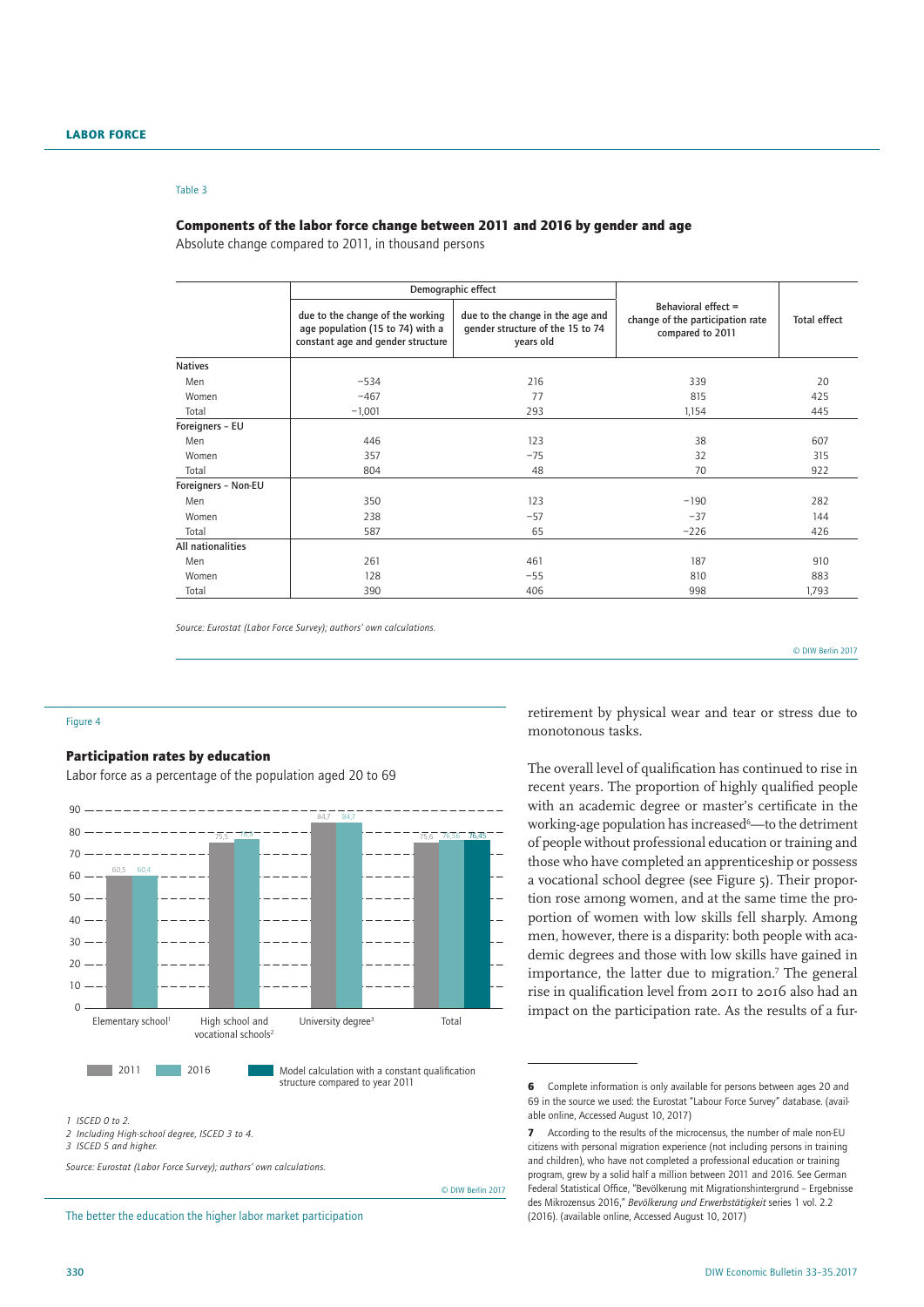ther model calculation showed,<sup>8</sup> the participation rate would have been 0.012 percent (equal to 60,000 persons) lower without the rise.

# Scenarios indicate future labor supply trend

Until now, Germany has been able to manage the demographic shift primarily due to a rise in labor market participation. However, the challenges will increase as more and more large birth cohorts—the baby boom generation—reach retirement age. The baby boom reached its peak in 1964. After the birth control pill hit the market, the number of births declined sharply until the beginning of the 1970s (see Figure 6).

To outline the consequences of this wave based on natural population movement, we calculated scenarios with a time horizon of 2040. Our intention was not to make a forecast. Instead, we wanted to outline the effects of specific influences. Our scenarios are based on the data of the 13th official coordinated population projections. For each of the scenarios, we calculated two variants: with and without a positive net migration.<sup>9</sup> We assumed an annual net migration of 200,000 persons across all age groups. That might seem conservative in light of the recent trend, but the official population projections did not contain higher surpluses. We ran five scenarios:

1) In the reference scenario (EU-PR), the future participation rate calculation was based on a time series model corresponding to the EU Commission's methodology for determining growth potential.10 With this approach, however, we assumed uniform participation behavior for the total working-age population. This ignores the fact that it varies significantly depending on age and gender. And we were unable to take changes in the age structure into account. According to this scenario, the potential labor force with zero net migration will expand slightly until 2020 but will shrink by 3.5 million people by 2040 (see Figure 7). With an annual net migration of 200,000 persons, the potential labor force will expand until 2025 but by 2035, will be lower than it was in 2016 (see Figure 8).

## Figure 5



Share in percent



*1 ISCED 0 to 2.* 

*2 Including High-school degree, ISCED 3 to 4.*

*3 ISCED 5 and higher.*

*Source: Eurostat (Labor Force Survey); authors' own calculations.*

© DIW Berlin 2017

## The share of highly-educated working-age population increases.

Figure 6

Persons

## Population by single ages 2000, 2015, and 2030



*Source: Federal Statistical Office (population update and national accounts).*

© DIW Berlin 2017

More and more baby boomer reach their retirement age.

<sup>8</sup> We assumed that the qualification structure in 2016 was the same as it was in 2011 and that otherwise the population structure and employment behavior trends behaved as they actually did.

<sup>9</sup> We used the purely hypothetical variant (G1-L1-W0) with net migration to Germany of zero and the variant with net migration to Germany of 200,000 persons (G1-L1-W2).

<sup>10</sup> See Karel Havik et al., "The Production Function Methodology for Calculating Potential Growth Rates & Output Gaps," *European Commission Economic Papers* 525 (2014). ([available online,](http://ec.europa.eu/economy_finance/publications/economic_paper/2014/pdf/ecp535_en.pdf) Accessed August 10, 2017)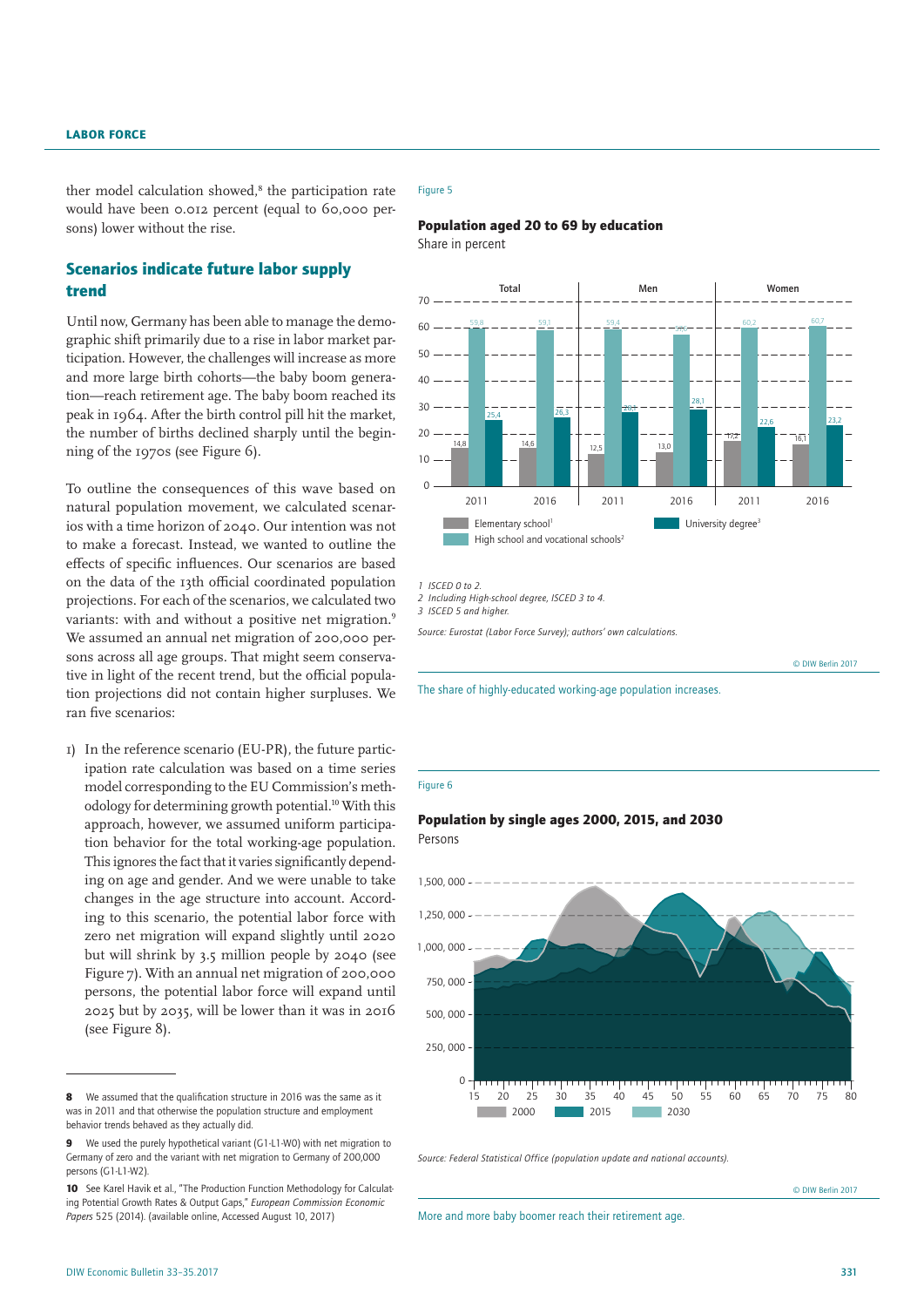#### Figure 7

Change of the potential labor force under different scenarios between 2016 and 2040 without net migration Thousand persons



*Source: Eurostat (Labor Force Survey); Federal Statistical Office; authors' own calculations.*



Change of the potential labor force under different scenarios between 2016 and 2040 with positive net migration Thousand persons



*Source: Eurostat (Labor Force Survey); Federal Statistical Office; authors' own calculations.*

© DIW Berlin 2017

With positive net migration the loss would be much lower.

- 2) The second scenario (CON) assumes that employment behavior does not change after 2016 and therefore, only demographic influences will have an effect. Without migration, the potential labor force would lose a good 9.5 million persons by 2040. The loss would be compounded by the fact that the proportion of people in age cohorts with relatively low labor market participation (60- to 74-year-olds) will rise; while the proportion of middle-aged cohorts with higher participation will fall (see Table 4). Even if there is an annual gain in migration of 200,000 persons, the potential labor force would contain at least six million persons less in 2040 than it did in 2016. However, such a scenario is less likely, as there is no evidence that the current trend of changing participation will immediately and abruptly stop.
- 3) In a further scenario (LIN), alongside the demographic effects we assumed continued changes in labor market participation. The calculation was based on the presumption that the participation rate in the individual age groups and for both sexes would develop as it has on average for the past five years.<sup>11</sup> Without a migration surplus, the potential labor force would shrink by at least three million persons by the end of the projected horizon. Adding the above-mentioned migration surplus would reverse the decline in the number of employed people forecast for 2040. However, it is also unrealistic to assume a constant linear increase in the participation rate over the next 23 years because some age groups would exhibit implausibly high labor market participation as a result. For example, 55- to 64-year-olds would have a participation rate of 98 percent.
- 4) The time series method of the reference scenario can also be applied to individual age groups and calculated with age- and gender-specific participation rates, yielding different results.12 In this scenario without a migration surplus (EU-APR), the potential labor force would shrink as early as the following year and encompass eight million fewer people by 2040. Adding back the migration surplus cuts the magnitude of the decline in half. However a major problem with these types of models is their systematic orientation to purely statistical efficiency crite-

<sup>11</sup> This results in a curve similar to that of the reference scenario, since a linear projection of the aggregated participation rate implicitly assumes that the cohort-specific participation rate also follows a linear trend. The difference is a result of the age-specific participation rates that achieve values over 100 percent due to the linear projection being restricted to the average value of the past three years, rendering them non-linear.

<sup>12</sup> With this approach, age-specific participation rates are estimated and extrapolated using ARIMA models. The selection of the optimal model for the respective age cohort is based on the usual information criteria.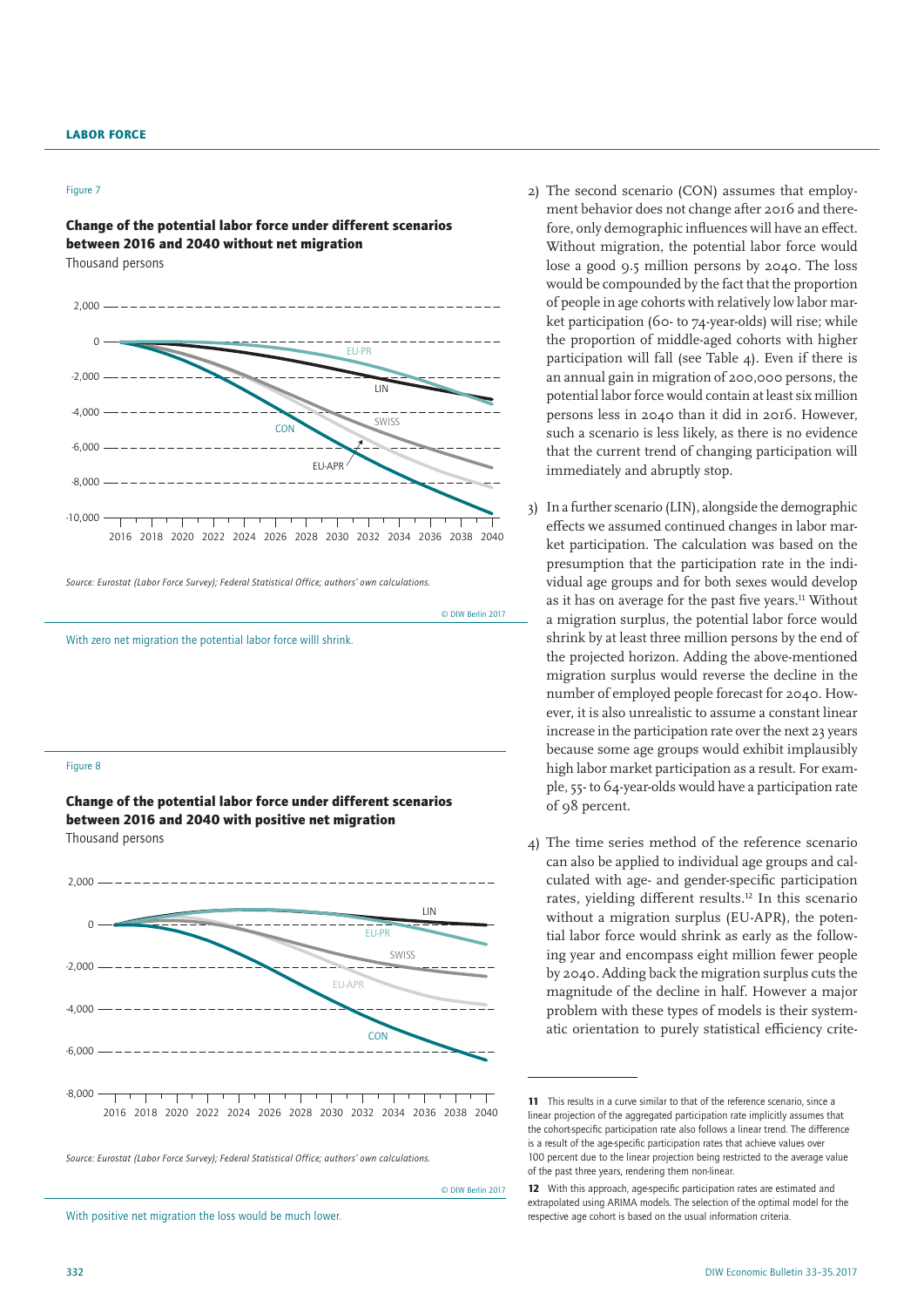ria, which makes interpreting the results contextually very difficult.<sup>13</sup>

5) In the last scenario (*SWISS*), we assumed that the age-specific participation rates of men and women would converge to today's participation rates in Switzerland by 2040. Switzerland is the optimal reference country because its economy is similar Germany's.14 Unlike the other scenarios, this model also takes the differences in the participation behavior of German citizens and non-German citizens into consideration. Without net migration, the potential labor force would lose a good seven million persons by 2040. If there is a surplus of the magnitude included in the other scenarios, there would be a loss of 2.4 million employed persons, and the number would be lower than that of 2016 from 2023 onward. Unlike the model-driven projection, country-specific factors have an impact in the *SWISS* scenario. In Switzerland, the participation rate is higher than it is in Germany in general. And especially worthy of note is that the Swiss figures far surpass Germany's for people with German citizenship among men and women age 15 to 19, women age 20 to 34, and both women and men age 65 to 74 (see Table 5). The non-German population shows even greater differences for women in particular and above all, for persons under 40. The differences between Germany and Switzerland are in part based on the differences in participation behavior of the non-German population in the two countries—and therefore on the differences in the social composition of the non-German population.

All of our scenarios yielded potential labor force shrinkage by 2040—only the extent and timing of the decrease varied. If we assume that positive net migration will be significantly lower than they have been recently, a decrease in the economically active population is also unavoidable. However, the loss would be much lower than it would be in the case of a zero net migration.

#### Table 4

# Components of the change in the native potential labor force between 2016 and 2040

Absolute change compared to 2016, thousand persons

| Demographic |              |                  | <b>Behavioral effect</b> |                    | <b>Total effect</b> |           |                    |  |
|-------------|--------------|------------------|--------------------------|--------------------|---------------------|-----------|--------------------|--|
|             | effect (CON) | LIN <sup>1</sup> | EU-APR <sup>2</sup>      | SWISS <sup>3</sup> | LIN <sup>1</sup>    | $EU-APR2$ | SWISS <sup>3</sup> |  |
| $15-19$     | 24           | $-334$           | $-303$                   | 630                | $-310$              | $-279$    | 654                |  |
| $20 - 24$   | $-571$       | $-155$           | $-5$                     | 270                | $-726$              | $-576$    | $-301$             |  |
| $25 - 29$   | $-1,047$     | 52               | $-211$                   | 183                | $-996$              | $-1,259$  | $-864$             |  |
| $30 - 34$   | $-1,155$     | 21               | 103                      | 111                | $-1,134$            | $-1.051$  | $-1,044$           |  |
| $35 - 39$   | $-920$       | 44               | 112                      | 50                 | $-876$              | $-808$    | $-870$             |  |
| $40 - 44$   | $-1.049$     | 38               | 569                      | 12                 | $-1,011$            | $-481$    | $-1,037$           |  |
| $45 - 49$   | $-1,452$     | 192              | $-347$                   | 27                 | $-1,260$            | $-1,799$  | $-1,424$           |  |
| $50 - 54$   | $-1,617$     | 273              | $-159$                   | 89                 | $-1,344$            | $-1,776$  | $-1,528$           |  |
| 55-59       | $-1.341$     | 592              | 288                      | 122                | $-749$              | $-1,053$  | $-1,219$           |  |
| 60-64       | $-650$       | 1.385            | 599                      | 154                | 735                 | $-51$     | $-496$             |  |
| 65-69       | 89           | 3,126            | 445                      | 377                | 3,215               | 534       | 466                |  |
| 70-74       | 135          | 1,070            | 207                      | 392                | 1,205               | 342       | 527                |  |
| $15 - 74$   | $-9,554$     | 6,304            | 1,296                    | 2,419              | $-3,251$            | $-8,258$  | $-7,136$           |  |

|                     | Demographic  |                  | <b>Behavioral effect</b> |                    | <b>Total effect</b> |           |                    |
|---------------------|--------------|------------------|--------------------------|--------------------|---------------------|-----------|--------------------|
|                     | effect (CON) | LIN <sup>1</sup> | EU-APR <sup>2</sup>      | SWISS <sup>3</sup> | LIN <sup>1</sup>    | $EU-APR2$ | SWISS <sup>3</sup> |
| $15-19$             | 24           | $-260$           | $-315$                   | 921                | $-236$              | $-291$    | 945                |
| $20 - 24$           | $-451$       | $-332$           | 5                        | 441                | $-783$              | $-446$    | $-10$              |
| $25 - 29$           | $-918$       | $-28$            | $-119$                   | 385                | $-946$              | $-1,037$  | $-533$             |
| $30 - 34$           | $-951$       | $-134$           | 288                      | 314                | $-1,085$            | $-664$    | $-637$             |
| $35 - 39$           | $-564$       | $-165$           | 116                      | 235                | $-729$              | $-448$    | $-329$             |
| $40 - 44$           | $-440$       | $-81$            | 698                      | 144                | $-520$              | 259       | $-296$             |
| $45 - 49$           | $-787$       | 166              | $-196$                   | 138                | $-620$              | $-983$    | $-649$             |
| $50 - 54$           | $-1,096$     | 180              | $-40$                    | 183                | $-916$              | $-1,136$  | $-913$             |
| $55 - 59$           | $-972$       | 631              | 294                      | 199                | $-341$              | $-678$    | $-773$             |
| 60-64               | $-433$       | 1.716            | 1.210                    | 135                | 1.283               | 776       | $-299$             |
| 65-69               | 135          | 3,426            | 399                      | 380                | 3,561               | 534       | 515                |
| $70 - 74$           | 150          | 1,179            | 184                      | 397                | 1,328               | 334       | 547                |
| $15 - 74$           | $-6.304$     | 6,299            | 2,524                    | 3,872              | $-5$                | $-3.780$  | $-2,433$           |
| Migration<br>effect | 3,250        | 745              | 1,228                    | 1.453              | 3,995               | 4.478     | 4,703              |

*1 In scenario LIN the age-specific participation rates are projected by using 5-years averages of the growth rate*

*2 In scenario EU-APR age-specific participation rate are projected by using ARIMA-models*

*3 in scenario SWISS the age-specific participation rates of men and women converge to the respective Swiss participation rate until 2040*

*Source: Eurostat (Labor Force Survey); authors' own calculations.*

© DIW Berlin 2017

# Conclusion

As running several model variants has shown, further increases in the participation rate will not do the job of compensating for diminishing potential labor force in the future. At the same time, the available working force should be encouraged to remain in the job market for as long as possible. Political intervention, such as the "Retirement at 63" plan, are just as counterproductive as the existing support for partial retirement with regard

<sup>13</sup> This is why structural models for Germany should be verified for further research. See the preparatory work by Bruce C. Fallick and Jonathan F. Pingle, "A Cohort-based Model of Labor Force Participation," *Finance and Economics Discussion Series 2007–09* (2006). [\(available online,](https://www.federalreserve.gov/pubs/feds/2007/200709/200709pap.pdf) Accessed August 10, 2017) and Almut Balleer Ramón Gómez Salvador, and Jarkko Turunen, "Labour Force Participation across Europe: A Cohort-based Analysis," *Empirical Economics* 46(4) (2014): 1385–1415. ([available online,](https://www.ecb.europa.eu/pub/pdf/scpwps/ecbwp1049.pdf?ab798db3ab622da41537b986f4038349) Accessed August 10, 2017)

<sup>14</sup> For example, the manufacturing industry was responsible for 19 percent of gross value added in Switzerland in 2015, and in Germany the proportion was 23 percent. The service sector accounted for the remaining gross value added almost entirely as agriculture plays a minimal role in both countries. Further, Switzerland is an immigration country that must deal with the effects of its future demographic shift. And the job market situation in Switzerland has also developed very favorably in recent years.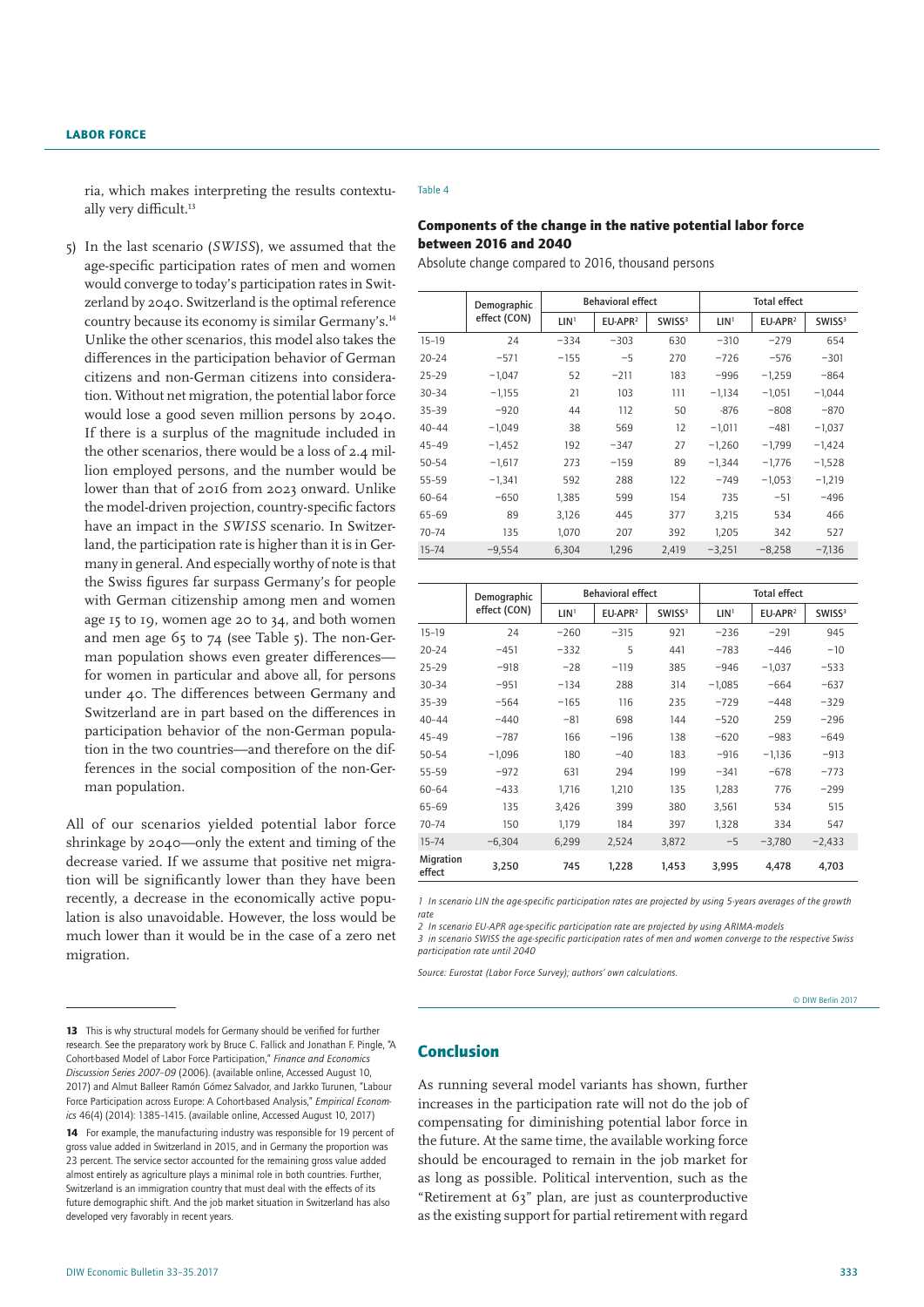#### Table 5

# Difference between age-specific Swiss and German participation rates by gender and country of origin

Percentage points

|           | Participation rate differ-<br>ence of natives in percent-<br>age points |                          |                | Participation rate differ-<br>ence of foreigners in per-<br>centage points |          |                          | Participation rate differ-<br>ence of total population<br>in percentage points |                          |       |
|-----------|-------------------------------------------------------------------------|--------------------------|----------------|----------------------------------------------------------------------------|----------|--------------------------|--------------------------------------------------------------------------------|--------------------------|-------|
|           | Women                                                                   | Men                      | Total          | Women                                                                      | Men      | Total                    | Women                                                                          | Men                      | Total |
| $15 - 19$ | 28                                                                      | 27                       | 28             | 27                                                                         | 29       | 28                       | 28                                                                             | 27                       | 27    |
| $20 - 24$ | 14                                                                      | $\overline{4}$           | 9              | 26                                                                         | 20       | 22                       | 6                                                                              | 7                        | 7     |
| $25 - 29$ | 8                                                                       | 4                        | 6              | 25                                                                         | 18       | 21                       | 15                                                                             |                          | 11    |
| $30 - 34$ | 5                                                                       | 3                        | 4              | 24                                                                         | 12       | 17                       | 10                                                                             | 7                        | 8     |
| $35 - 39$ | 3                                                                       |                          | $\overline{2}$ | 18                                                                         | 9        | 14                       | 7                                                                              | 4                        | 5     |
| $40 - 44$ | $-2$                                                                    | 3                        | 0              | 10                                                                         | 8        | 9                        | 4                                                                              | 3                        | 3     |
| $45 - 49$ | $-1$                                                                    | $\overline{2}$           |                | 10                                                                         | 5        | 8                        | $-1$                                                                           | 3                        |       |
| 50-54     | $\overline{\phantom{a}}$                                                | $\overline{\mathcal{L}}$ | 2              | 8                                                                          | 8        | 9                        | $-1$                                                                           | $\overline{\phantom{a}}$ |       |
| $55 - 59$ | 4                                                                       | 3                        | 3              | 9                                                                          | 8        | 9                        |                                                                                | 3                        |       |
| 60-64     | 2                                                                       | 7                        | 4              | $\Omega$                                                                   | $-5$     | -1                       | ξ                                                                              | 3                        | 3     |
| 65-69     | 6                                                                       | 12                       | 9              |                                                                            | $\Omega$ |                          |                                                                                | 5                        | 3     |
| $70 - 74$ | 5                                                                       | 10                       |                | 3                                                                          | $\Omega$ | $\overline{\phantom{a}}$ | 6                                                                              | 10                       | 8     |
| $15 - 74$ | 5                                                                       | 5                        | 5              | 18                                                                         | 12       | 15                       | 5                                                                              | 9                        |       |

*Source: Eurostat (Labor Force Survey); authors' own calculations.*

© DIW Berlin 2017

to taxes and social security contributions.<sup>15</sup> These privileges should be abolished.

Karl Brenke is a Research Associate in the Department of Forecasting and Economic Policy at the DIW Berlin | kbrenke@diw.de

JEL: E24, J11, J21

Keywords: Labor force, labor market participation, demographic shift, migration

The model calculations until 2040 presented in this study should only be interpreted as indications of the importance of individual determinants that have an influence on the future potential labor force—not as forecasts of its dimensions. It would be virtually impossible to make a scientifically sound forecast of this type, just as it would be to quantify the anticipated labor requirement. After all, supply and demand are mutually dependent. When labor supply becomes scarcer, its price—that is, wages—rises. Higher earned income could attract labor participation from outside Germany to precisely the market segments most in need of a larger labor force. These would probably involve highly demanding jobs that require a labor force with the relevant qualifications.

On the other hand, rising wages would force companies to increase their productivity in order to use labor more efficiently. In this respect, there is plenty of room to maneuver: in Germany, productivity and investment growth have been in the doldrums in recent years. Whether an increasingly qualified labor force is motivated to migrate to Germany or German companies become more productive and innovative, the result in either case would be positive from an economic viewpoint. The demographic change should be viewed as an opportunity and not a risk. After all, the entire history of mankind shows that necessity is the mother of progress.

Marius Clemens is a Research Associate in the Department of Forecasting and Economic Policy at DIW Berlin | mclemens@diw.de

<sup>15</sup> Although the supplemental contributions paid by employers are exempt from taxes and social security contributions (see § 3 no. 28 Income Tax Act (*Einkommensteuergesetz*, (EStG)), they are subject to a progression proviso. This is essentially a wage component.